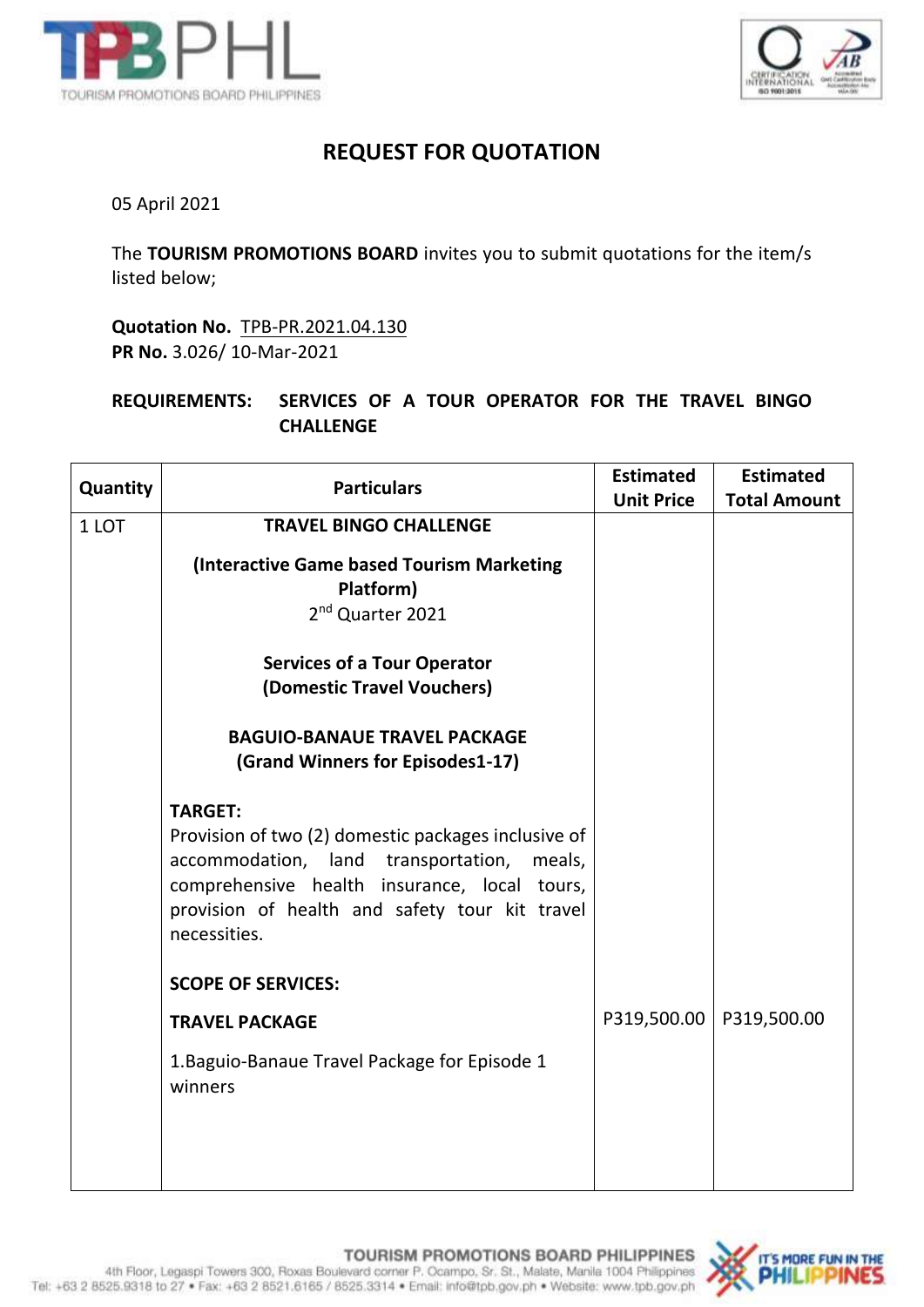| <b>PARTICULARS</b>                                                                                                                                                                                                                                                                                                                                                                                                                                                         |             |             |
|----------------------------------------------------------------------------------------------------------------------------------------------------------------------------------------------------------------------------------------------------------------------------------------------------------------------------------------------------------------------------------------------------------------------------------------------------------------------------|-------------|-------------|
| A. Accommodation (6 rooms; 4D/3N)<br><b>B.</b> Land transportation (3 vans)<br>1. Inclusive of pick-up & drop-off at airport<br>(based on the point of origin of the winning<br>player)<br>2. Maximum use of 5 days<br>C. Meals<br>1. Incentivized daily lunch, dinner, AM and PM<br>snacks within the duration of the Tour (4days)<br>D. Comprehensive health insurance<br>E. Farm/Culinary/Museum local tour Provision of<br>health & safety tour kit travel necessities | P329,500.00 | P329,500.00 |
| <b>TRAVEL PACKAGE</b>                                                                                                                                                                                                                                                                                                                                                                                                                                                      |             |             |
| 2. Baguio-Banaue Travel Package for Episode 17<br>winners                                                                                                                                                                                                                                                                                                                                                                                                                  |             |             |
| <b>PARTICULARS</b>                                                                                                                                                                                                                                                                                                                                                                                                                                                         |             |             |
| A. Accommodation (6 rooms; 4D/3N)<br><b>B.</b> Land transportation (3 vans)<br>1. Inclusive of pick-up & drop-off at airport (based<br>on the point of origin of the winning player)<br>2. Maximum use of 5 days<br>3. Meals Daily lunch, dinner, AM and PM snacks<br>C. Comprehensive health insurance<br>D. Farm/Culinary/Museum local tour<br>E. Provision of health & safety tour kit travel<br>necessities                                                            | P50,000.00  | P50,000.00  |
| <b>ON SITE RELATED EXPENSES</b>                                                                                                                                                                                                                                                                                                                                                                                                                                            |             |             |
| Environmental and Entrance Fees/Additional food<br>sampling/giveaways                                                                                                                                                                                                                                                                                                                                                                                                      |             |             |
| Note:<br>Service provider will be paid once they release the<br>Tour voucher approved by Tourism Promotions<br>Board. Tour is valid within 2021.                                                                                                                                                                                                                                                                                                                           |             |             |